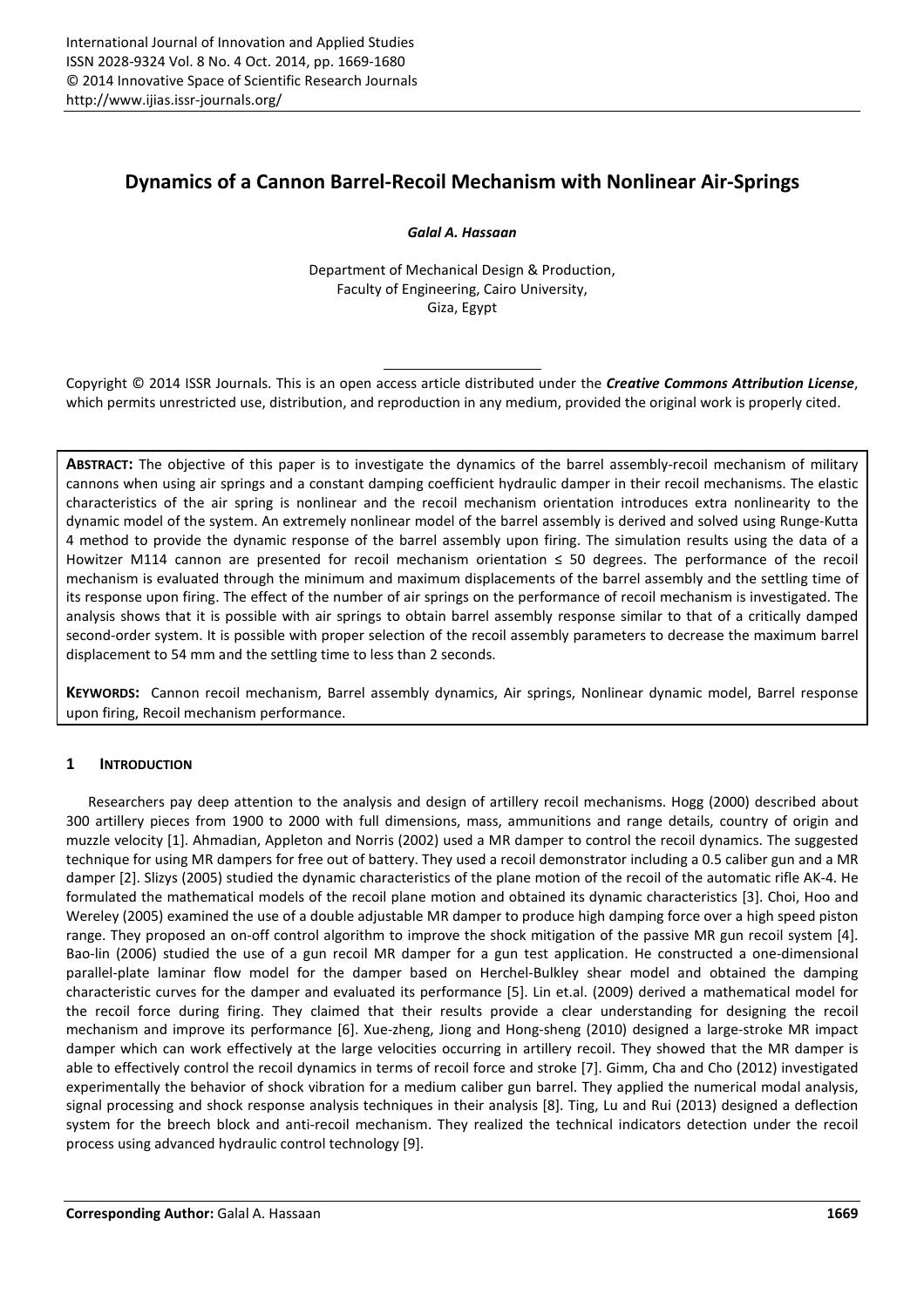Air springs find great attention from a lot of researchers because of its simple design and control. Presthus (2002) developed a mathematical model for air springs. He determined five of the model parameters using thermodynamics and fluid dynamic constitutions. He presented the air spring stiffness as function of the vibration frequency [10]. Wei-min, Canhui, Ya-ling and Yan-sha (2004) studied the deformation and static characteristics of an air spring used in automotive suspension. They compared the characteristic obtained by finite elements to that obtained experimentally [11]. Deo and Sah (2006) proposed a design for a pneumatic automotive suspension system. They showed that the air spring stiffness is function of pressure, volume and temperature [12]. Silva and Costa (2008) developed empirical models relating force acting on the air spring to its deflection and internal pressure for 4 different springs [13]. Koizumi et. al. (2009) proposed an air suspension system coupled with a rotary damper to attain low dynamic stiffness and high damping coefficient. They attained an extremely low dynamic stiffness at a specific frequency [14]. Zhang and Yang (2010) established a nonlinear model for a pneumatic vibration isolator considering the volumetric compressibility of air. They showed that the system has a strong nonlinear characteristics [15]. Todkar and Joshi (2011) discussed the effect of the variation of mass ratio, air damping ratio and air spring stiffness on the motion transmissibility at the resonant frequency of the main system. They designed a control system to vary the air pressure in the damper of the absorber system [16]. Robinson (2012) investigated the use of a pneumatic suspension system containing an air spring, air flow valve and an accumulator where the air spring and accumulator provide the spring characteristics and the valve provides the damping characteristics [17]. Chen et. al. (2013) formulated a nonlinear model of a multi-axle semi-trailer with longitudinal-connected air suspension based on fluid mechanics and thermodynamics. They showed that the influence of air line diameter on load-sharing is more significant than that of he connector [18]. Razdan, Bhave and Awasare (2014) used an active pneumatic suspension with control strategy based on mass flow control for a commercially manufactured small car. They concluded that the active suspension using velocity feedback as the control strategy has better performance at resonance [19].

# **2 ANALYSIS**

The dynamic system of any cannon-recoil mechanism dynamic system is considered as a mass-damper-spring system. Fig.1 shows a typical Howitzer M114 155 mm cannon model [20].



*Fig.1 The Howitzer M114 155 mm cannon [20].* 

The equivalent dynamic model is shown in Fig.2 for the barrel assembly and the recoil mechanism.



Fig.2 Cannon equivalent dynamic system.

The barrel assembly has a center of mass, G that is translates horizontally by a dynamic motion x. The recoil elements are joined to the barrel assembly and the main cannon chassis secured to the ground and has an original orientation  $\theta_0$  with the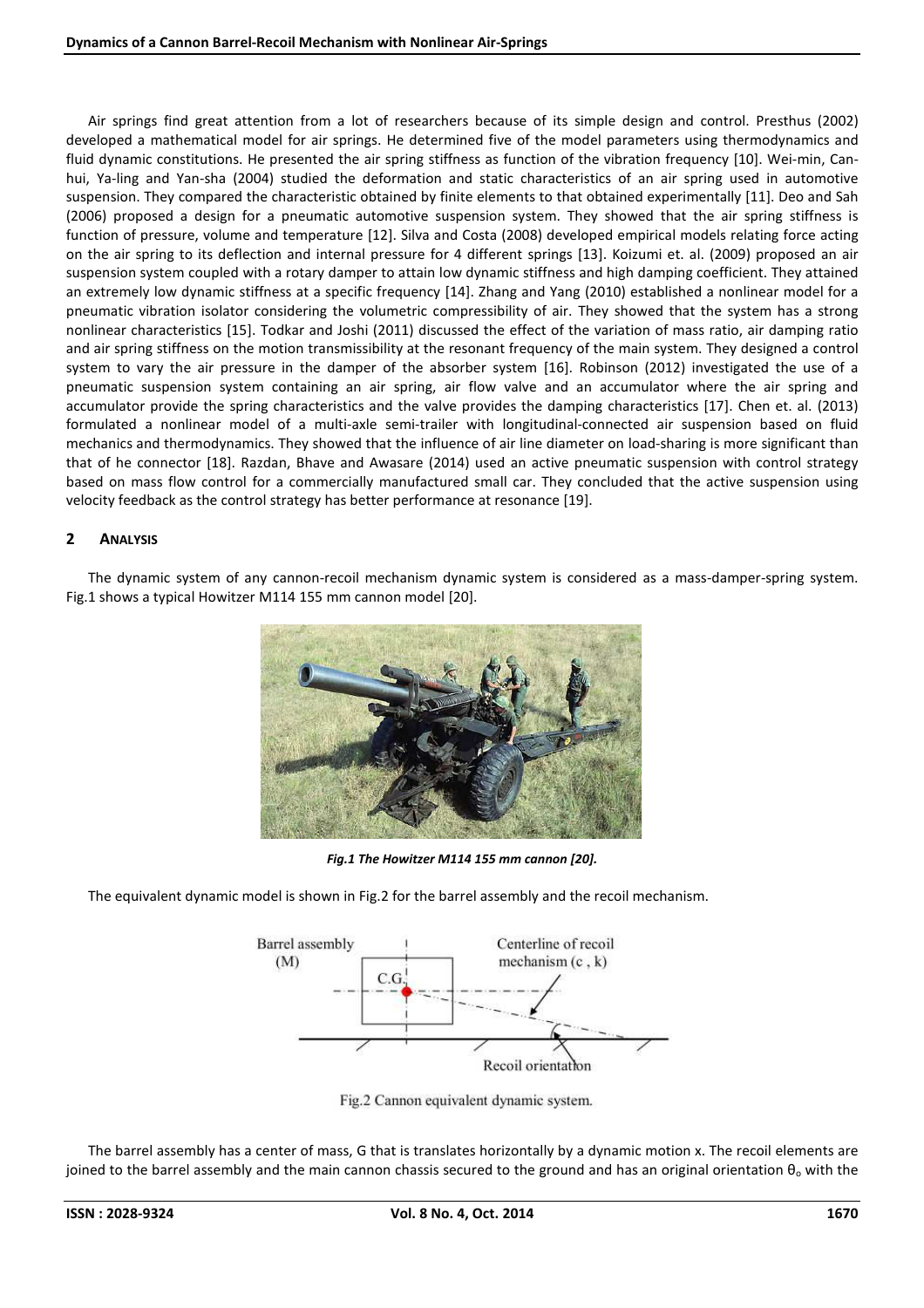ground. As the gun fires, the barrel assembly moves in the opposite direction of the projectile horizontal motion component with initial velocity depending on the projectile momentum and barrel assembly mass.

The recoil mechanism takes this barrel assembly momentum and tries to return the barrel assembly to the original position before firing to start a new firing cycle. The motion of the equivalent dynamic system upon firing is illustrated in Fig.3.



Fig.3 Dynamic system motion.

The dynamic system has the motions and orientation:

x: dynamic motion of the barrel-assembly center of mass (horizontal).

δ: dynamic deflection of the recoil elements.

θ: dynamic orientation of the recoil elements.

 $θ<sub>o</sub>+θ$ : new orientation of the recoil mechanism centerline.

 The recoil elements dynamic deflection δ is related to the barrel assembly motion x through the geometrical relation (see Fig.3):

$$
\delta = x \cos \theta_0 \tag{1}
$$

The orientation change θ is related to the motion x through (see Fig.3):

$$
\theta = \sin^{-1}\left\{\frac{x\sin\theta_0}{\left(t_o - x\right)}\right\} \tag{2}
$$

Where  $L_0$  = initial length of the buffer elements (dampers & springs).

The dynamics of the barrel assembly-recoil mechanism depend on its differential equation. The differential equation depends on the characteristic nature of the buffer elements and its orientation angle. Fig.4 shows the free body diagram of the barrel assembly.



Fig.4 Free body diagram of the barrel assembly.

Using the free body diagram of Fig.4 and the second-law of motion, the differential equation of the barrel assembly of dynamic motion x is:

$$
Mx'' = -F_d \cos(\theta_0 + \theta) - F_e \cos(\theta_0 + \theta)
$$
 (3)

Where: M = barrel assembly mass in kg,  $x'' = d_2x/dt^2$  = barrel assembly acceleration (m/s<sup>2</sup>)  $F_d$  = damping force of the hydraulic damper (N).  $F_e$  = elastic force of the recoil mechanism spring.

The damping force  $F_d$  of the hydraulic damper used in the present study depends on the damper velocity (dδ/dt). The damping characteristics of a hydraulic damper is usually nonlinear and depends on the direction of motion of the damper piston. Since this study focuses on the effect of using air springs on the dynamics of the cannon-recoil mechanism, the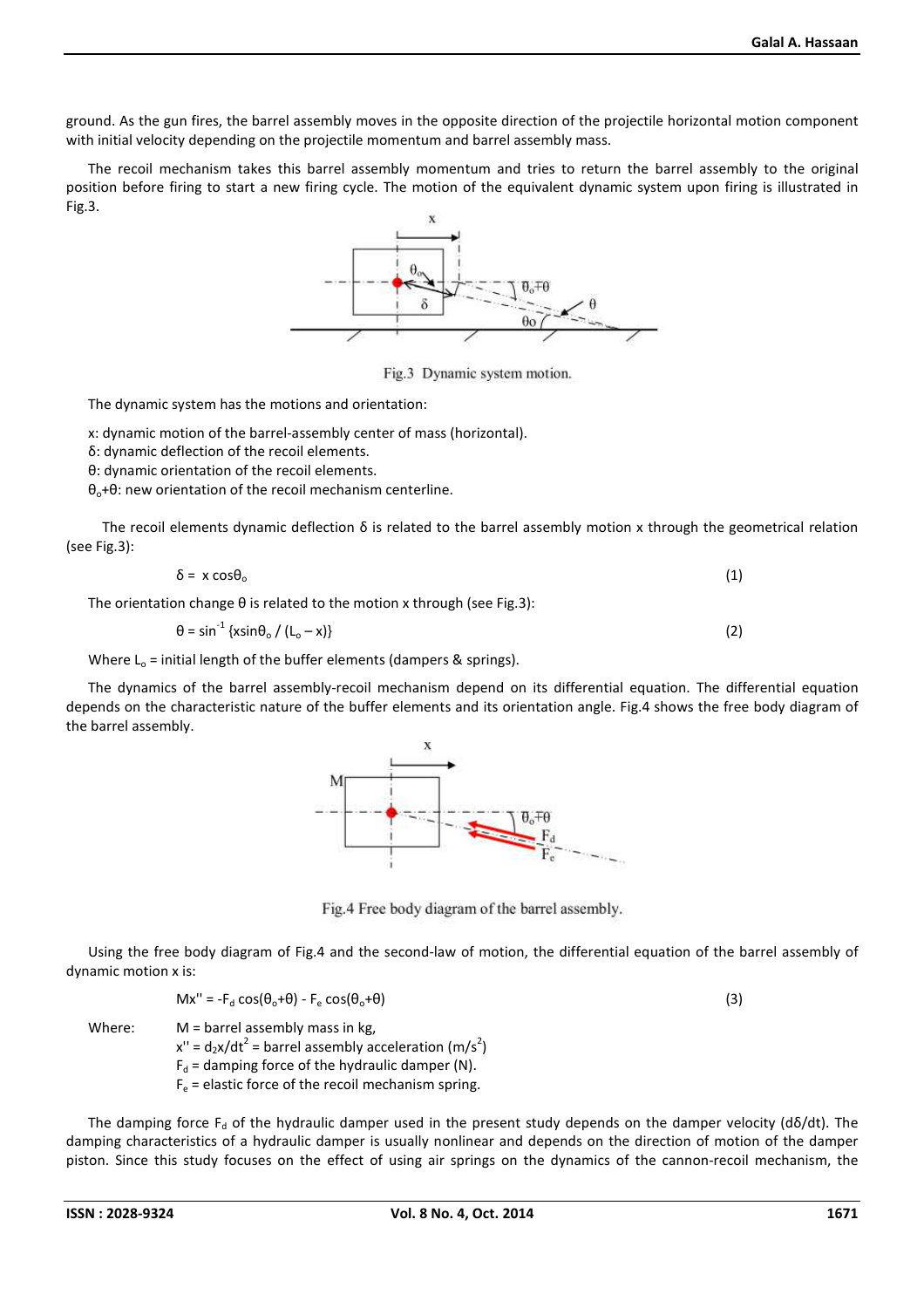damping coefficient of the recoil mechanism hydraulic damper is assumed constant at an average value in the forward or reverse strokes. Using the data of Polach and Halzman [21], the average damping coefficient of the hydraulic damper is:

| And | $C_{av1} = 6239$ Ns/m | (positive velocity) |  | (4) |
|-----|-----------------------|---------------------|--|-----|
|     | $C_{av2} = 1405$ Ns/m | (negative velocity) |  |     |

The elastic characteristics of the air springs suggested for this engineering application depend on the air pressure inside the spring and the spring deflection. A typical air spring characteristics are shown in Fig.5 for spring displacement up to 100 mm and air pressure in the range 1.2 to 3.5 bar [13].



*Fig.5 Air spring characteristics [13]* 

For the computer-aided analysis of the cannon barrel-recoil dynamics, the following mathematical models are fitted by the author to the data in Fig.5. The models are second-order polynomials with parameters depending on spring air pressure . The model takes the form:

$$
F_e = a_1 \delta^2 + a_2 \delta + a_3 \tag{5}
$$

The parameters and correlation coefficient of the model in Eq.4 are given in Table 1 as obtained by MATLAB using its command "*polyfit*" [22].

#### *Table 1: Air spring parameters*

| Parameter               | 1.2 bar air pressure | 4.8 bar air pressure | 7 bar air pressure |
|-------------------------|----------------------|----------------------|--------------------|
| a,                      | 0.0000670163         | 0.0012237762         | 0.001904761905     |
| a٫                      | 0.0525291370         | 0.1367132860         | 0.144047619050     |
| a                       | 8.9825174825         | 23.42657342657       | 32.24999999        |
| Correlation coefficient | 0.9989               | 0.9980               | 0.9966             |

Now, the damping force acting on the barrel assembly is:

$$
F_d = C_{av} \delta'
$$
 (6)  
Combining Eqs.1 and 6 gives:

 $F_d = C_{av} (cos \theta_o) x'$  (7)

The elastic force now as function of the dynamic motion x is:

$$
F_e = a_1 (cos \theta_0)^2 x^2 + a_2 cos \theta_0 x + a_3
$$
 (8)

Combining the Eqs. 3 through 8 gives the differential equation of the barrel-recoil system as:

$$
Mx'' + F_d \cos(\theta_o + \theta) + F_e \cos(\theta_o + \theta) = 0
$$
\n(9)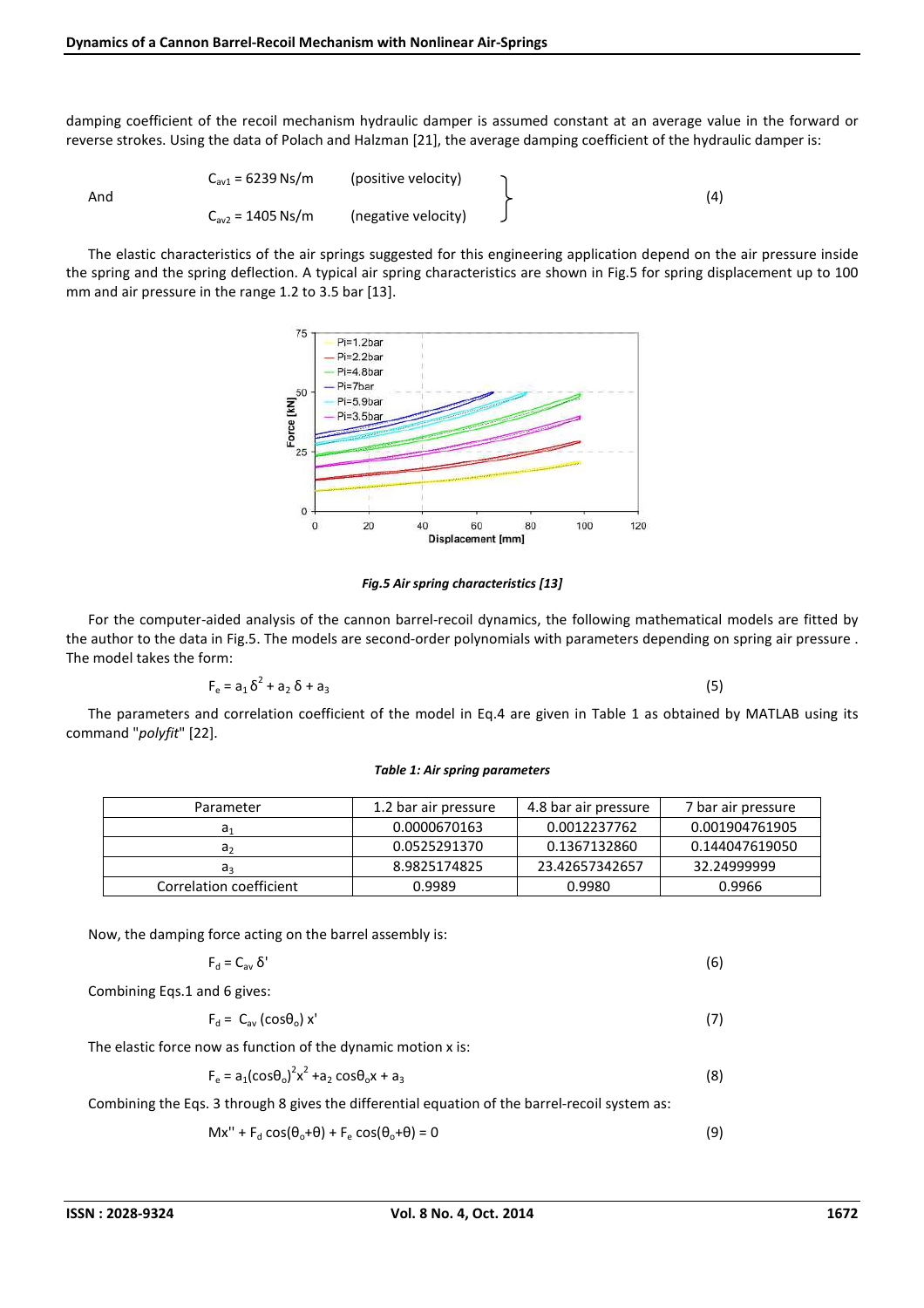#### **3 BARREL RECOIL DYNAMICS**

 The dynamics of the barrel-recoil mechanism of the cannon are defined by solving Eq.9 which is extremely nonlinear. The procedure is as follows:

- Transfer the second-order homogeneous equation of Eq.9 to two first-order homogeneous equations.
- The mathematical tool for this is using state variables approach to build a new state model for the system.
- Use any numerical technique to solve the state model and get the dynamic system response for a specific initial conditions.
- MATLAB can be used to apply Runge-Kutta 4 technique to solve the state model using its command "*ode45*" [23].
- The dynamics can be evaluated for different recoil mechanism orientation  $\theta_0$  since it has a great effect on the dynamic system characteristics.

The state model of the barrel assembly-recoil mechanism is derived by defining the state variables  $x_1$  and  $x_2$  as:

$$
\begin{aligned}\n x_1 &= x \\
x_2 &= dx/dt = x_1'\n \end{aligned}
$$
\n(10)

Using all the above derived equations, the state model of the dynamic system is:

And  

$$
x_1' = x_2
$$

$$
x_2' = -(F_d/M) \cos(\theta_o + \theta) - (F_e/M) \cos(\theta_o + \theta)
$$
 (11)

Where:

$$
F_d = C_{av} \cos{\theta_0} x_2
$$
  
\n
$$
F_e = a_1(\cos{\theta_0})^2 x_1^2 + a_2 \cos{\theta_0} x_1 + a_3
$$
  
\n
$$
\theta = \sin^{-1} \{x_1 \sin{\theta_0} / (L_o - x_1)\}
$$

## **4 ANALYSIS RESULTS**

A MATLAB code is written to apply the analysis and procedures suggested in this work to assign the dynamics of the cannon barrel assembly-recoil system upon firing. The other parameters of the dynamic system are:

- Barrel assembly mass, M: 5600 kg
- Projectile mass: 6.86 kg
- Muzzle velocity upon firing: 564 m/s
- Initial recoil elements length,  $L_0$ : 3.5 m.
- Initial horizontal velocity of the barrel assembly upon firing: 0.7 m/s based on momentum conservation of the barrel projectile rigid bodies.

The results considering the recoil mechanism initial orientation and the spring internal pressure are as follows: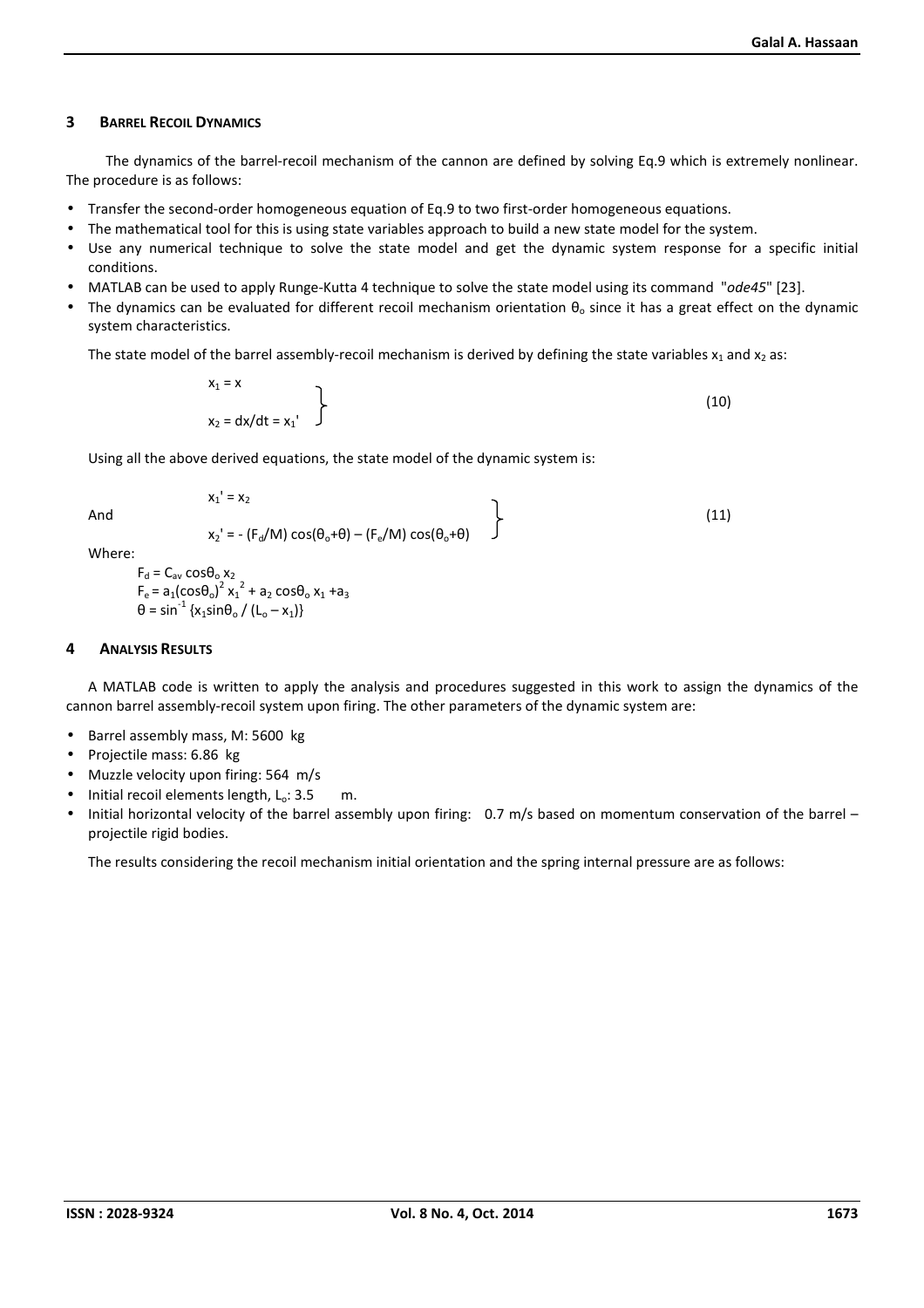#### **4.1 BAR SPRING AIR PRESSURE**

• For zero and 10 degrees recoil mechanism orientation, Figs.6 and 7.





• For 20 and 30 degrees recoil mechanism orientation: Figs.8 and 9.



*Fig.8 Dynamic response of the barrel assembly Fig.9 Dynamic response of the barrel assembly upon firing with θo = 20<sup>o</sup>*



*upon firing with*  $\vartheta_o = 30^\circ$ *.*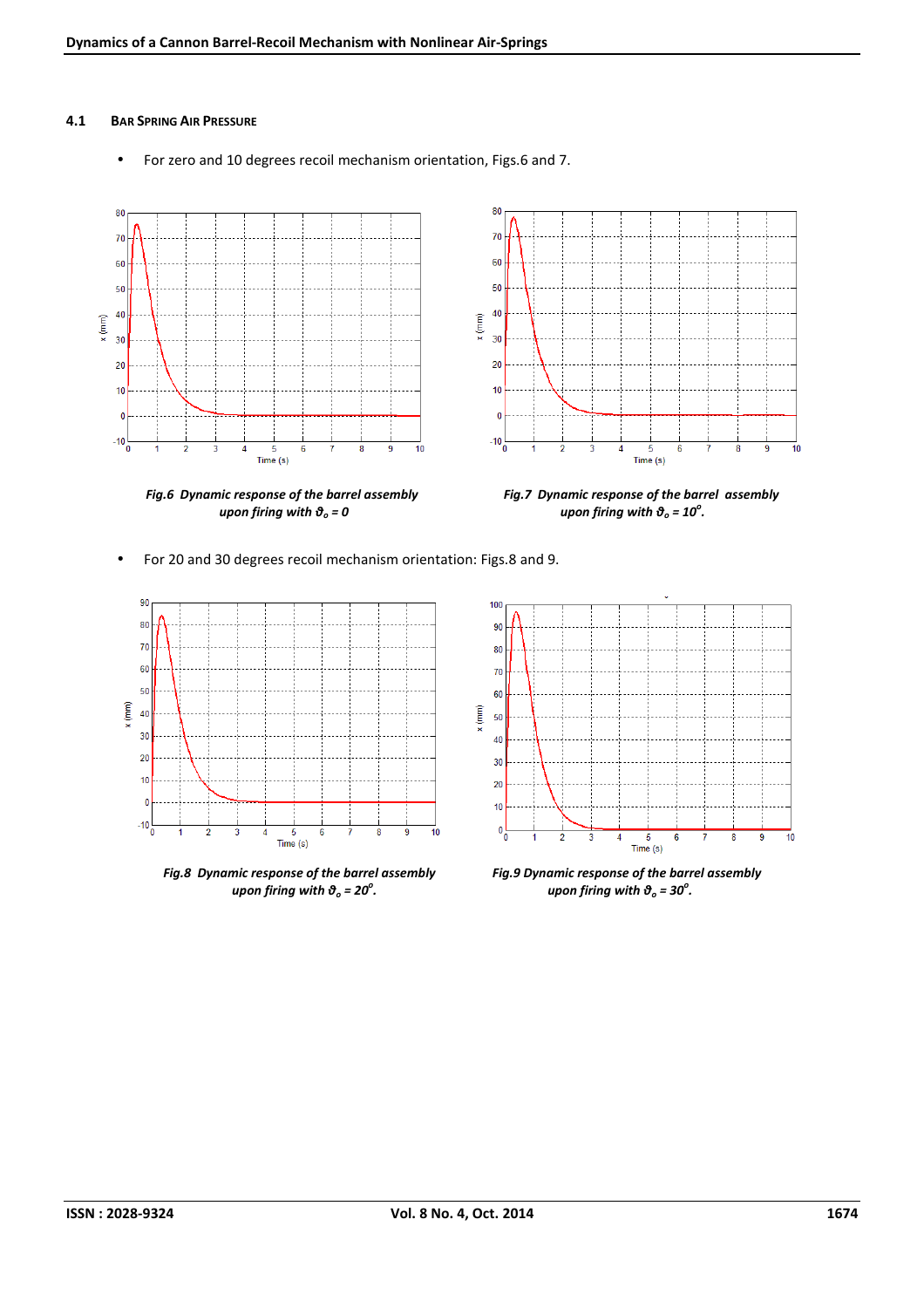• For 40 and 50 degrees recoil mechanism orientation: Figs.10 and 11.



*upon firing with θo = 40<sup>o</sup>*



*Fig.10 Dynamic response of the barrel assembly Fig.11 Dynamic response of the barrel assembly upon firing with*  $\vartheta_o = 50^\circ$ *.* 

## **4.2 BAR SPRING AIR PRESSURE**

• For zero and 10 degrees recoil mechanism orientation , Figs.12 and 13.



*Fig.12 Dynamic response of the barrel assembly Fig.13 Dynamic response of the barrel assembly upon firing with θo = 0<sup>o</sup>*



*upon firing with*  $\vartheta_o = 10^\circ$ *.*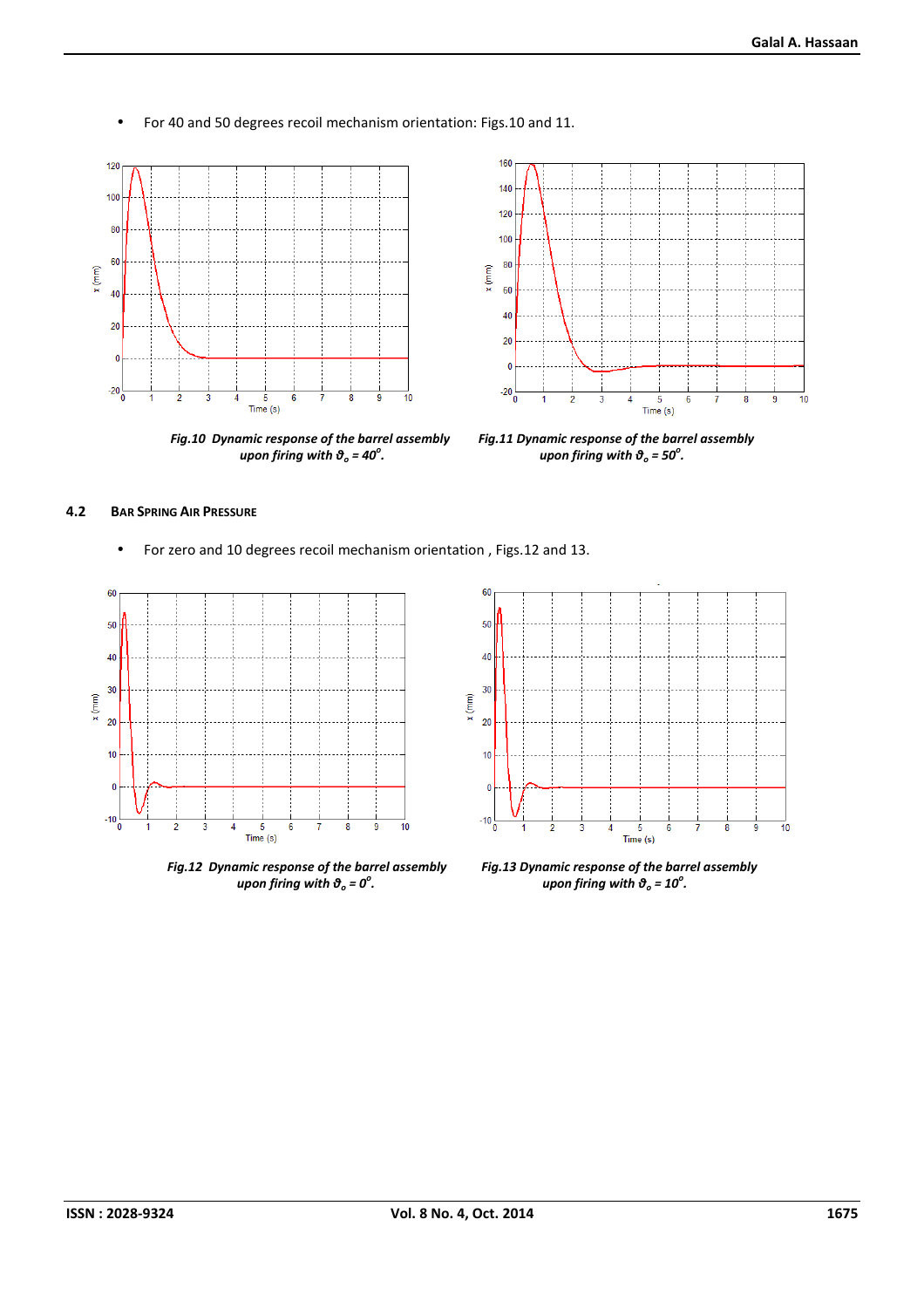

• For 40 and 50 degrees recoil mechanism orientation: Figs.16 and 17.





*upon firing with*  $\vartheta_o = 50^\circ$ *.* 

# **5 CHARACTERISTICS OF THE BARREL ASSEMBLY DYNAMIC MOTION**

- For an 1.2 bar internal air spring pressure, the dynamic system behaves as a critically damped second-order one except at 50 degrees recoil mechanism orientation.
- For a 4.8 bar internal air spring pressure, the dynamic system behaves as an underdamped second-order one for all the recoil mechanism orientations.
- Upon firing, the dynamic motion of the barrel increases to a maximum value at the end of the return stroke of the barrel. This maximum value,  $x_{\text{max}}$  increases nonlinearly as the recoil elements orientation increases for the two air pressure levels of the air spring as shown in Fig.18.
- Because the dynamic response is of an oscillating nature, it has a minimum value  $x_{min}$  which is the maximum displacement in the forward direction after firing.
- $x_{min}$  is function of the recoil elements orientation and the air spring initial pressure as shown in Fig.19.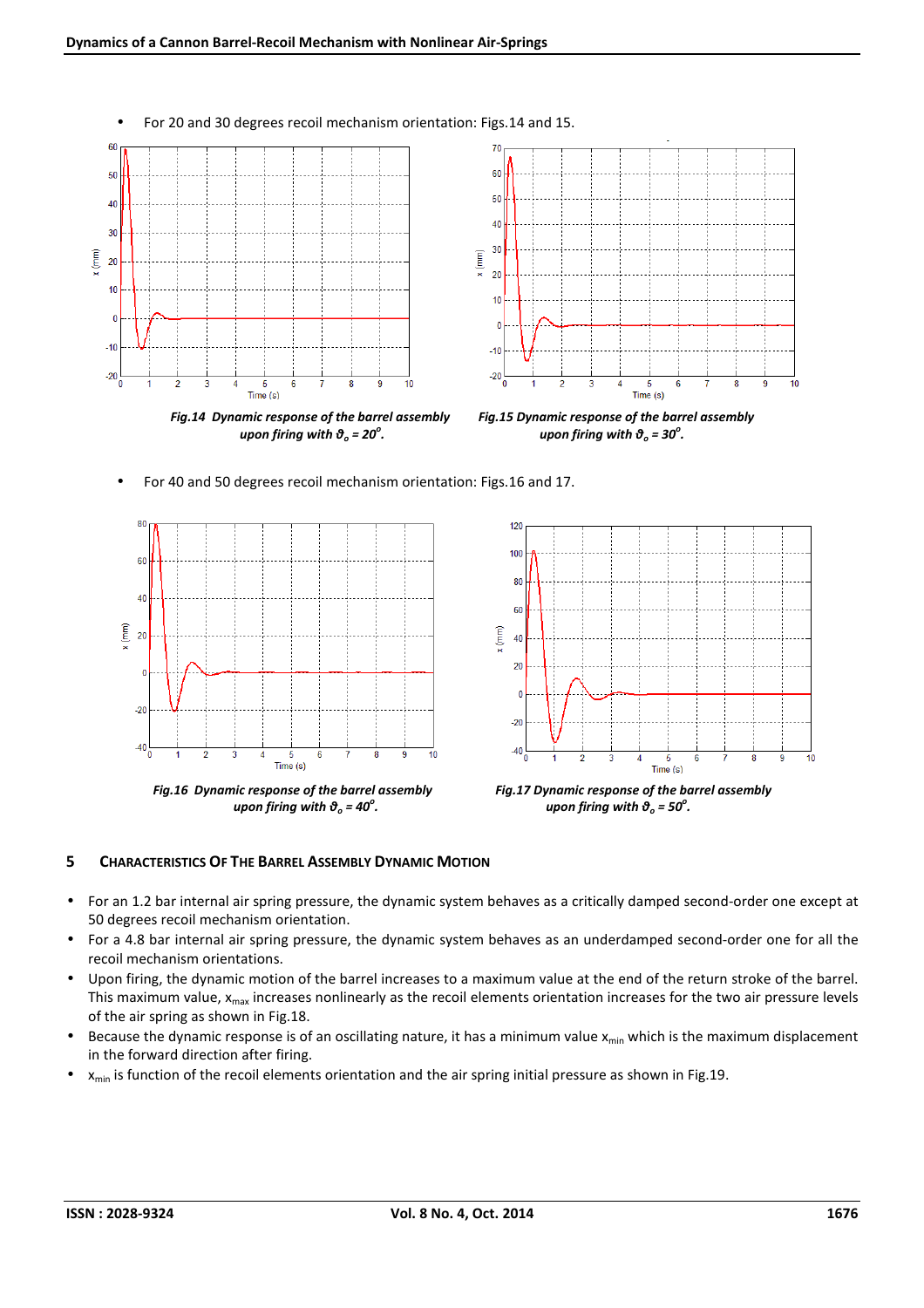

The minimum displacement of the barrel assembly remains at the zero level for recoil mechanism orientation < 40 degrees, then starts to decrease (increase in the negative direction) for the 1.2 bar internal air pressure of the air spring.

- For 4.8 bar air pressure, the minimum displacement  $x_{min}$  decreases as the orientation increases.
- The settling time of the barrel assembly remains constant at 4 seconds for 1.2 bar pressure and orientation ≤ 30 degrees (Fig.20). Then decreases to a minimum value at 40 degrees orientation, after which it increases to reach 4.5 degrees at 50 degrees orientation.





• At 4.8 bar air pressure, the settling time increases from 1.8 to 2 seconds gradually during 15 degree orientation, then remains fixed at 2 seconds for another 15 degrees orientation. Then increases in an increasing rate to reach 4.2 seconds at 50 degrees orientation.

## 6 EFFECT OF THE NUMBER OF AIR SPRINGS ON THE BARREL-RECOIL DYNAMICS

- The number of air springs encountered in the recoil mechanism affects the whole dynamics of the system.
- The are springs are connected to the barrel assembly in parallel.
- The effect of using 1, 2, 3 and 4 air springs for 1.2 bar air spring initial pressure and 30 degrees barrel assembly orientation is illustrated in Figs.21through 24 .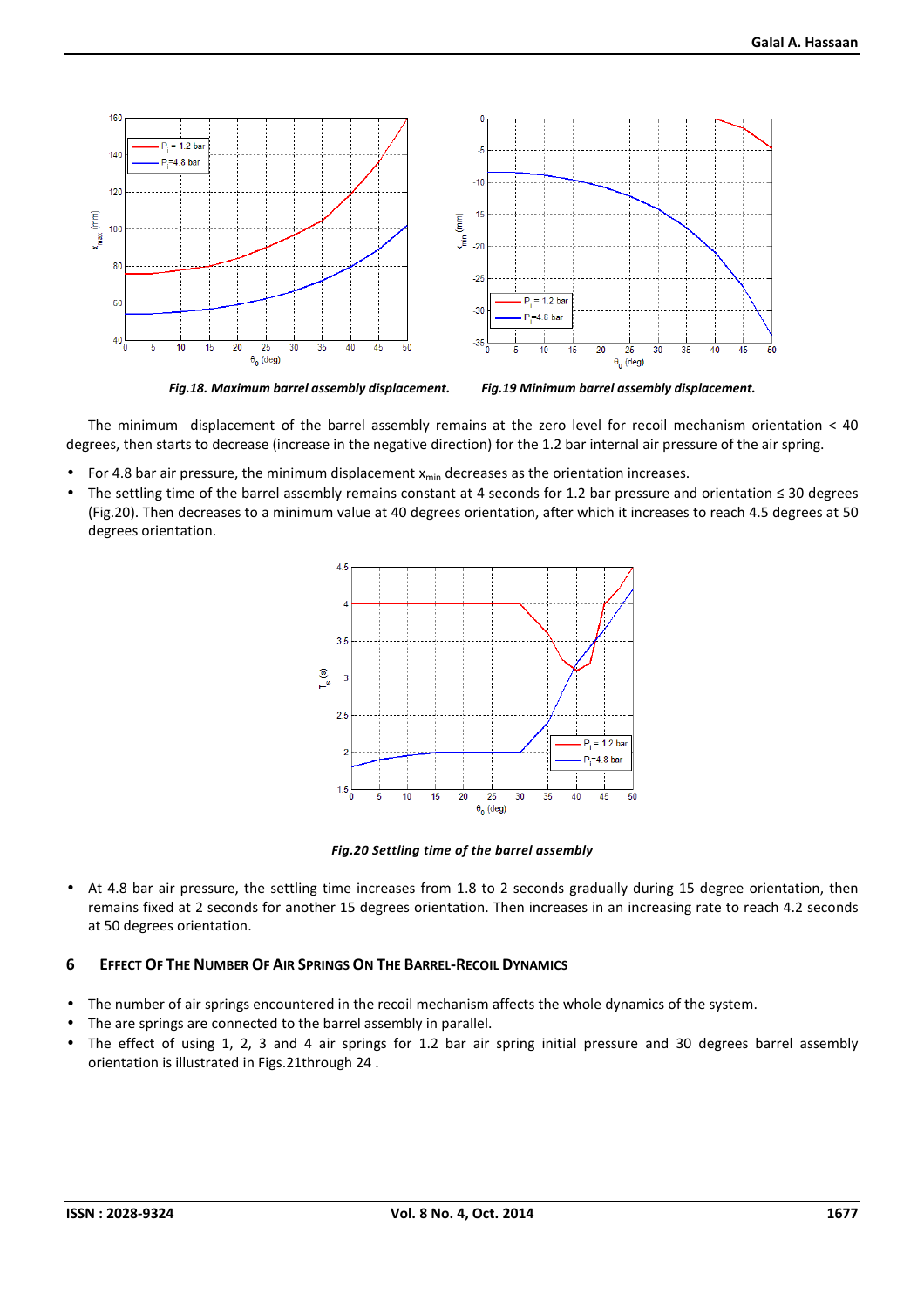



*Fig.23 Barrel assembly dynamics with 3 air springs. Fig.24 Barrel assembly dynamics with 4 air springs.* 

• The effect of the number of air springs on the parameters of the recoil mechanism performance is illustrated in Table 2.

| Number of springs | $x_{\text{max}}$ (mm) | $x_{\min}$ (mm) |  |
|-------------------|-----------------------|-----------------|--|
|                   | 96.65                 |                 |  |
|                   | 84.83                 | $-3.46$         |  |
|                   | 77.23                 | $-8.12$         |  |
|                   | 71.89                 | $-11.44$        |  |

*Table 2. Effect of the number of air springs on the recoil mechanism performance.* 

# **7 CONCLUSIONS**

- The characteristics of air springs depend on its displacement and internal pressure.
- Second order polynomial models are fitted to define the characteristics of the air spring used in this study.
- It was possible to obtain a barrel assembly-recoil mechanism characteristics similar to that of a critically damped secondorder dynamic system at 1.2 bar spring initial pressure and recoil mechanism orientation ≤ 40 degrees.
- Increasing the recoil mechanism orientation increased the maximum barrel displacement upon firing and decreased the minimum displacement.
- The maximum barrel displacement increased nonlinearly with recoil mechanism orientation increase.
- The 1.2 bar spring initial pressure was optimum since it provided barrel assembly time response upon firing without any undershoot for recoil mechanism orientation ≤ 40 degrees.
- The settling time of the barrel assembly with 1.2 spring pressure was expected to be between 3.1 and 4.5 seconds for all the recoil orientation range.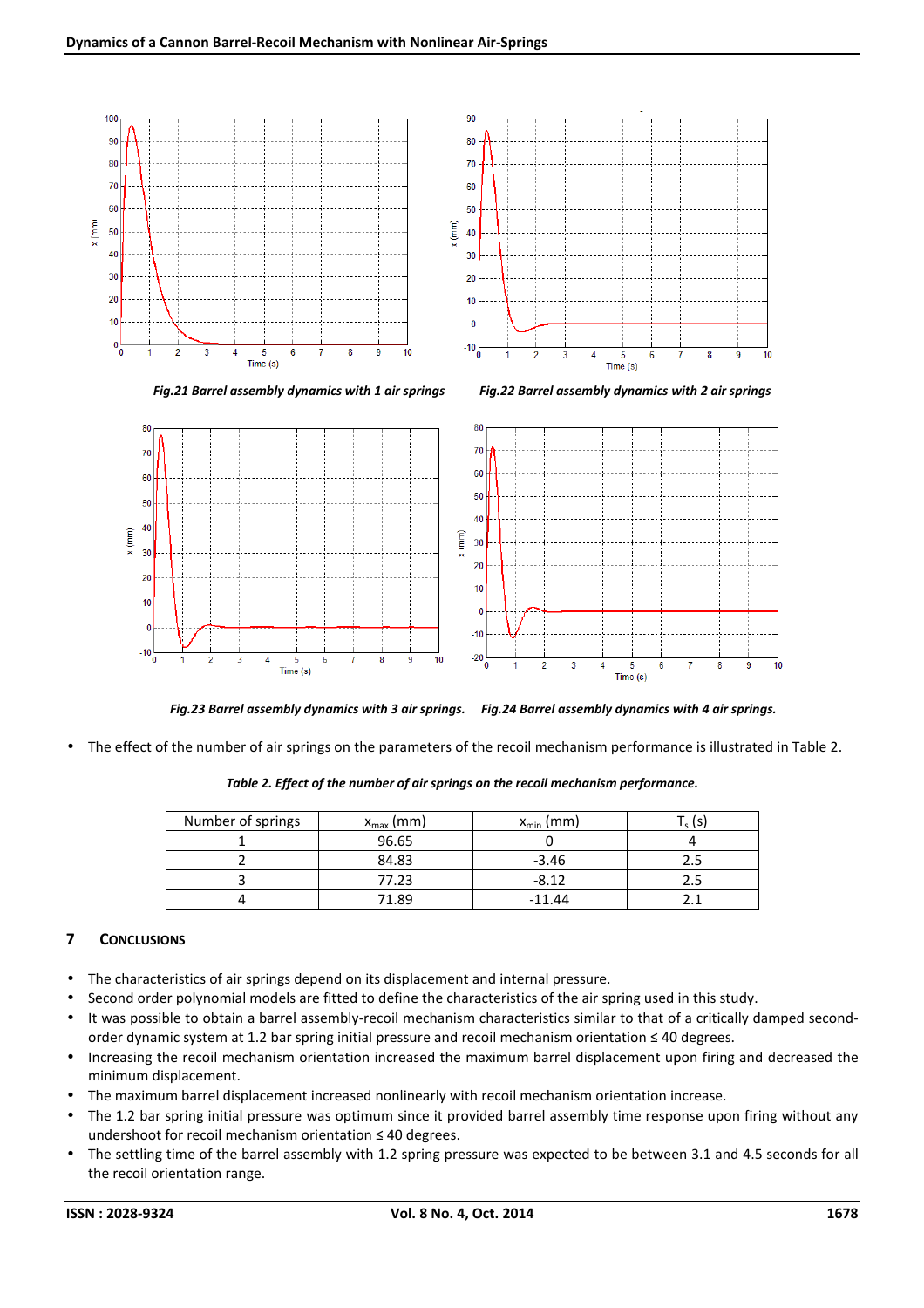- Increasing the spring initial pressure reduced the maximum barrel displacement, increased the minimum barrel displacement (undershoot) and decreased the settling time of the barrel assembly to as low as 1.8 seconds at zero orientation.
- The settling time remained constant at the level of 4 seconds for 1.2 bar spring pressure and recoil orientation ≤ 30 degrees.
- Increasing the number of air springs at 1.2 bar spring pressure and 30 degrees recoil orientation decreased the barrel maximum displacement and barrel settling time, while the minimum barrel displacement has increased (undershoot).

## **REFERENCES**

- [1] I. Hogg, "Twentieth century artillery", *Amber Books Ltd*., 2000.
- [2] M. Ahmadian, R. Appleton and J. Norris, "An analytical study of fire out of battery using MR dampers", *Shock and Vibration*, Vol.9, No.3, pp.129-142, 2003.
- [3] E. Slizys, "Design and dynamical research of imitation drive of the recoil of the weapon", *Ph.D. Thesis*, Kaunas University of Technology, 2005.
- [4] Y. Choi, J. Hoo and N. Wereley, "Double adjustable MR dampers for a gun recoil system", *ASME International Mechanical Engineering Congress and Exhibition*, Orlando, USA, November 5-11, pp.429-438, 2005.
- [5] H. Bao-lin, "Design and analysis of a gun recoil MR damper", *Acta Armamentorii*, 2006-04.
- [6] T. Lin, H. Ding, T. Yang, C. Chan and C. Yang, "Dynamic simulation of the recoil mechanism artillery weapons", *ICCES*, vol.11, no.4, pp.115-121, 2009.
- [7] J. Xue-zheng, W. Jiong and H. Hong-sheng, "Designing MR dampers for controlling artillery recoil dynamics", *25th International Symposium on Ballistics*, Beijing, China, May 17-21 , pp.529-536, 2010.
- [8] H. Gimm, K. Cha and C. Cho, "Characteristics of gun barrel vibrations during firing based on shock response analysis and short-time Fourier transform", *Journal of Mechanical Science and Technology*, vol.26, no.5, pp.1463-1470, 2012.
- [9] L. Ting, W. Lu and Z. Rui, "Design of gun comprehensive performance test system based on Lab Windows/CVI and Dynamic Recoil", *Applied Mechanics and Materials*, vol.401-403, pp.1239-1242, 2013.
- [10] M. Presthus, "Derivation of air spring model parameters for train simulation", *M. Sc. Thesis*, Department of Applied Physics & Mechanical Engineering, Lulea University of Technology, 2002.
- [11] Y. Wei-min, C. Can-hui, C. Ya-ling and R. Yan-sha, "Finite element analysis of an air spring for automotive suspension", *Journal of Beijing University of Chemical Engineering*, vol.31, no.3, pp.105-109, 2004.
- [12] H. Deo and N. Suh, "Pneumatic suspension system with independent control of damping, stiffness and ride-height", Proceedings of ICAD2006, *4 th International Conference on Axiomatic Design*, Firenze, June 13-16, 2006.
- [13] M. Silva and A. Costa, "Experimental studies on the characteristics of tuned liquid dampers for reducing vibration in structures", *The 14th World Conference on Earthquake Engineering*, Beijing, China, October 12-17, 2008.
- [15] Y. Zhang, Q. Yang and G. Bao, "Nonlinearity analysis of pneumatic vibration isolation system with simple harmonic excitation", *3 rd IEEE Computer Science and Information Technology*, Chengdu, 9-11 July, pp.814-817, 2010.
- [16] R. Todkar and S. Joshi, "The effect of mass ratio and air dampers characteristics on the resonant response of an air damped harmonic vibration absorber", *Modern Mechanical Engineering*, vol.1, pp.93-103, 2011.
- [17] W. Robenson, "A pneumatic semi-active control methodology for vibration control of air spring based suspension system", *Ph.D. Thesis*, Lowa State University, 2012.
- [18] Y. Chen et. al., "Model development and dynamic load-sharing analysis of longitudinal-connected air suspensions", *Journal of Mechanical Engineering,* vol.59, no.1, pp.14-24, 2013.
- [19] S. Razdan, S. Bhave and P. Awasare, "Comparison of quarter car model of active pneumatic suspensions using mass flow control for a small car", *International Journal of Control Engineering and Technology,* Special Issue-2, February, pp.597- 601, 2014.
- [20] en.wikipedia.org/wiki/M114\_115\_mm\_howitzer
- [21] P. Polach and M. Hajzman, "Design of the hydraulic shock absorber characteristics using relative springs deflections at general excitation of the bus wheels", *Applied and Computational Mechanics*, vol.4, pp.201-214, 2010.
- [22] W. Yang, W. Cao, T. Chung an J. Moris, "Applied numerical methods using MATLAB", *Wiley Interscience*, 2005.
- [23] L. Shampine, I. Gladwell and S. Thompson, "Solving ODEs with MATLAB", *Cambridge University Press*, 2003.